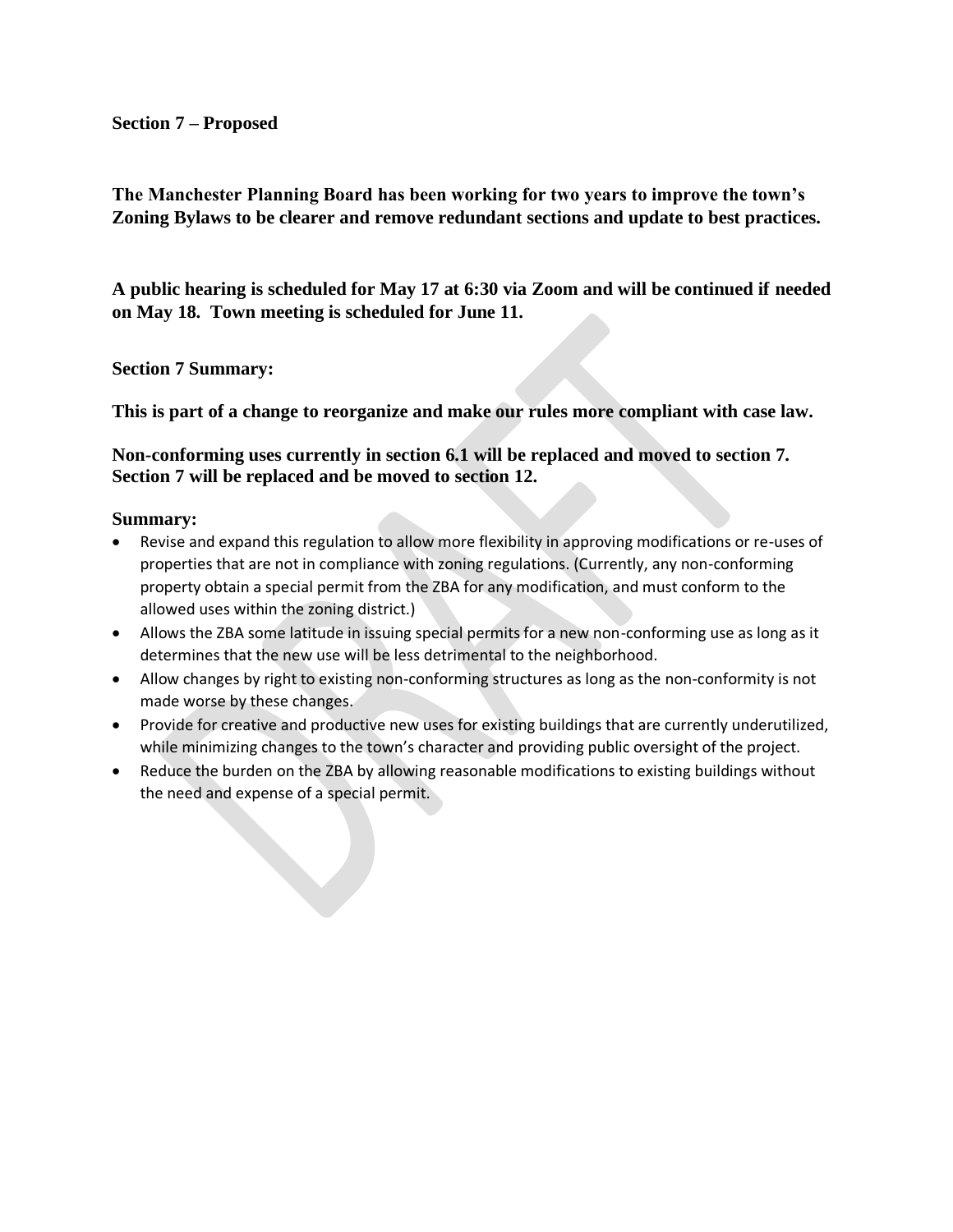### **Non-Conforming Uses**

### **Motion**

### **Delete section 6.1 of the Zoning Bylaw and insert a new section as follows:**

### **SECTION 7.0 NONCONFORMING USES AND STRUCTURES**

## **7.1 APPLICABILITY.**

Except as herein after provided, this Bylaw shall not apply to structures or uses lawfully in existence or lawfully begun, or to a building permit or special permit issued before the first publication of notice of the public hearing on this Bylaw or any amendments thereto, but shall apply to any change or substantial extension of such use, to a building permit or special permit issued after the first notice or said public hearing, to any reconstruction, extension or structural change of such structure and to any alteration of a structure begun after the first notice of said public hearing to provide for its use in a substantially different purpose or for the same purpose in a substantially different manner or to a substantially greater extent except where alteration, reconstruction, extension or a structural change to a single or two family residential structure does not increase the nonconforming nature of said structure.

**7.1.1 Commencement of Construction or Operation.** Construction or operations under a building permit or special permit shall conform to any subsequent amendments to this Bylaw, unless the use or construction is commenced within a period of not more than twelve months after the issuance of the permit and in any case involving construction, unless such construction is continued through to completion as continuously and expeditiously as is reasonable.

## **7.2 NONCONFORMING USES.**

The Zoning Board of Appeals may award a special permit to change a nonconforming use in accordance with this Section only if it determines that such change or extension shall not be substantially more detrimental than the existing nonconforming use to the neighborhood.

**7.2.1 Permissible Changes.** The following types of changes to nonconforming uses may be considered by the Zoning Board of Appeals:

1. Change or substantial extension of the use;

2. Change from one nonconforming use to another, less detrimental, nonconforming use. When a special permit is granted under this subsection, no use variance shall be required with regard to use or dimensional aspects of the application.

#### **7.3 NONCONFORMING STRUCTURES.**

The Zoning Board of Appeals may award a special permit to reconstruct, extend, alter, or change a nonconforming structure in accordance with this Section only if it determines that such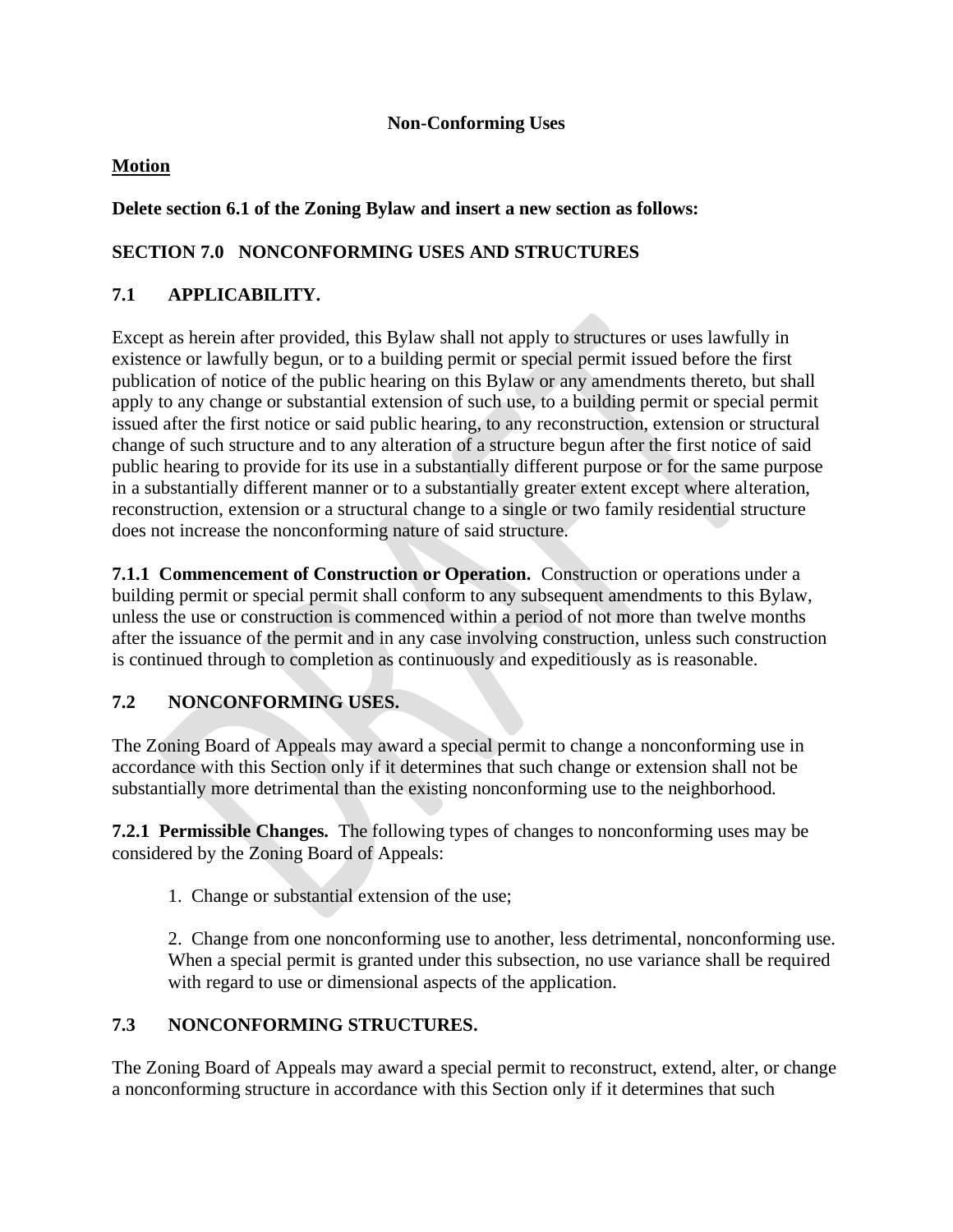reconstruction, extension, alteration, or change shall not be substantially more detrimental than the existing nonconforming structure to the neighborhood.

**7.3.1 Permissible Changes.** The following types of changes to nonconforming structures may be considered by the Zoning Board of Appeals:

1. Reconstructed, extended or structurally changed;

2. Altered to provide for a substantially different purpose or for the same purpose in a substantially different manner or to a substantially greater extent.

### **7.4 VARIANCE REQUIRED.**

Except as provided in Section 7.5, below, the reconstruction, extension or structural change of a nonconforming structure in such a manner as to increase an existing nonconformity, or create a new nonconformity, shall require the issuance of a variance; the extension of an exterior wall at or along the same nonconforming distance within a required yard shall also require the issuance of a variance from the Zoning Board of Appeals.

### **7.5 NONCONFORMING SINGLE- AND TWO- FAMILY RESIDENTIAL STRUCTURES.**

Nonconforming single- and two-family residential structures may be extended, altered, or structurally changed upon a determination by the Inspector of Buildings that such proposed reconstruction, extension, alteration, or change does not increase the nonconforming nature of said structure, and that such reconstruction, extension, alteration or change does not increase the gross floor area of the structure by more than 100%.

**7.5.1 Permissible Changes.** The following circumstances shall not be deemed to increase the nonconforming nature of said structure and a building permit may be issued:

1. *Insufficient Area*. Alteration to a structure located on a lot with insufficient area which complies with all current setback, yard, building coverage, and building height requirements.

2. *Insufficient Frontage*. Alteration to a structure located on a lot with insufficient frontage which complies with all current setback, yard, building coverage, and building height requirements.

3. *Encroachment*. Alteration to a structure which encroaches upon one or more required yard or setback areas, where the alteration will comply with all current setback, yard, building coverage and not result in any increase in building height in the area of encroachment.

If the Inspector of Buildings determines that proposed alteration, extension or change exceeds the one or more of the criteria set forth above, the Zoning Board of Appeals may, by special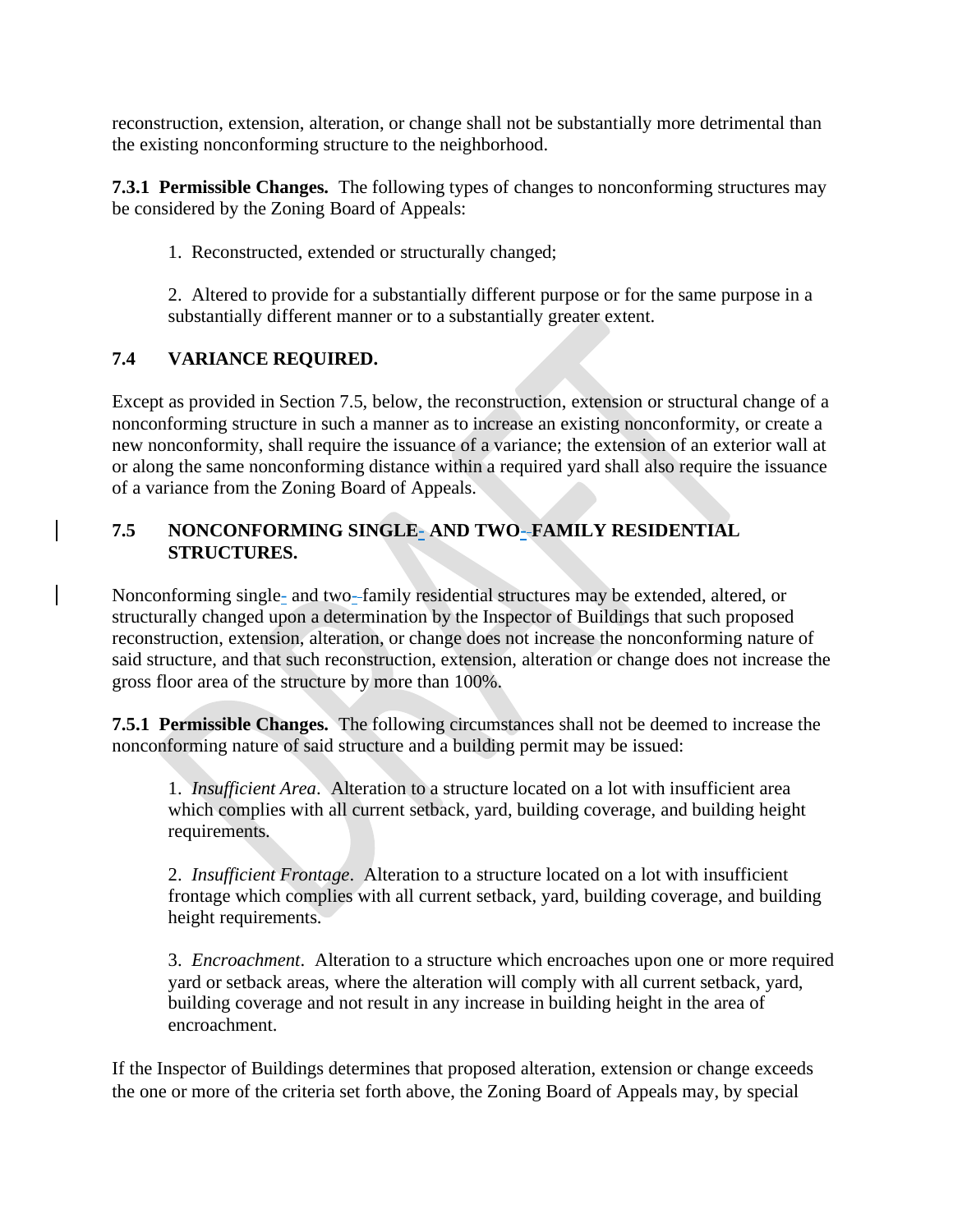permit, allow such alteration, extension or change where it determines that the proposed modification will not be substantially more detrimental than the existing nonconforming structure to the neighborhood. In the case of voluntary demolition of a single- or two-family structure, reconstruction thereafter shall be governed by Section 7.7.

### **7.6 ABANDONMENT OR NON-USE.**

A nonconforming use or structure which has been abandoned, or not used for a period of two years, shall lose its protected status and be subject to all of the provisions of this Bylaw; provided, however, that by special permit the Zoning Board of Appeals may reestablish a nonconforming use or structure otherwise abandoned or not used.

### **7.7 RECONSTRUCTION AFTER CATASTROPHE OR VOLUNTARY DEMOLITION.**

Any nonconforming structure, other than a nonconforming single- or two-family dwelling governed by Section 7.5, may be reconstructed after a catastrophe or after voluntary demolition in accordance with the following provisions.

#### **7.7.1 Procedures.**

1. Reconstruction of said premises shall commence within three years after such catastrophe or demolition.

2. Building(s) reconstructed as of right shall be located on the same footprint as the original nonconforming structure and shall be only as great in gross floor area as the original nonconforming structure.

3. In the event that the proposed reconstruction would (a) cause the structure to exceed the gross floor area of the original nonconforming structure or (b) cause the structure to be located other than on the original footprint, a special permit from the Board of Appeals shall be required. Such special permit shall be obtained prior to demolition.

## **7.8 REVERSION TO NONCONFORMITY.**

No nonconforming use shall, if changed to a conforming use, revert to a nonconforming use.

#### **7.9 SUBSTANDARD LOTS.**

When a prior lawful nonconforming structure is located on a lot which does not meet current dimensional requirements, such lot shall not be changed, unless the change does not result in an increase of an existing nonconformity or a new nonconformity